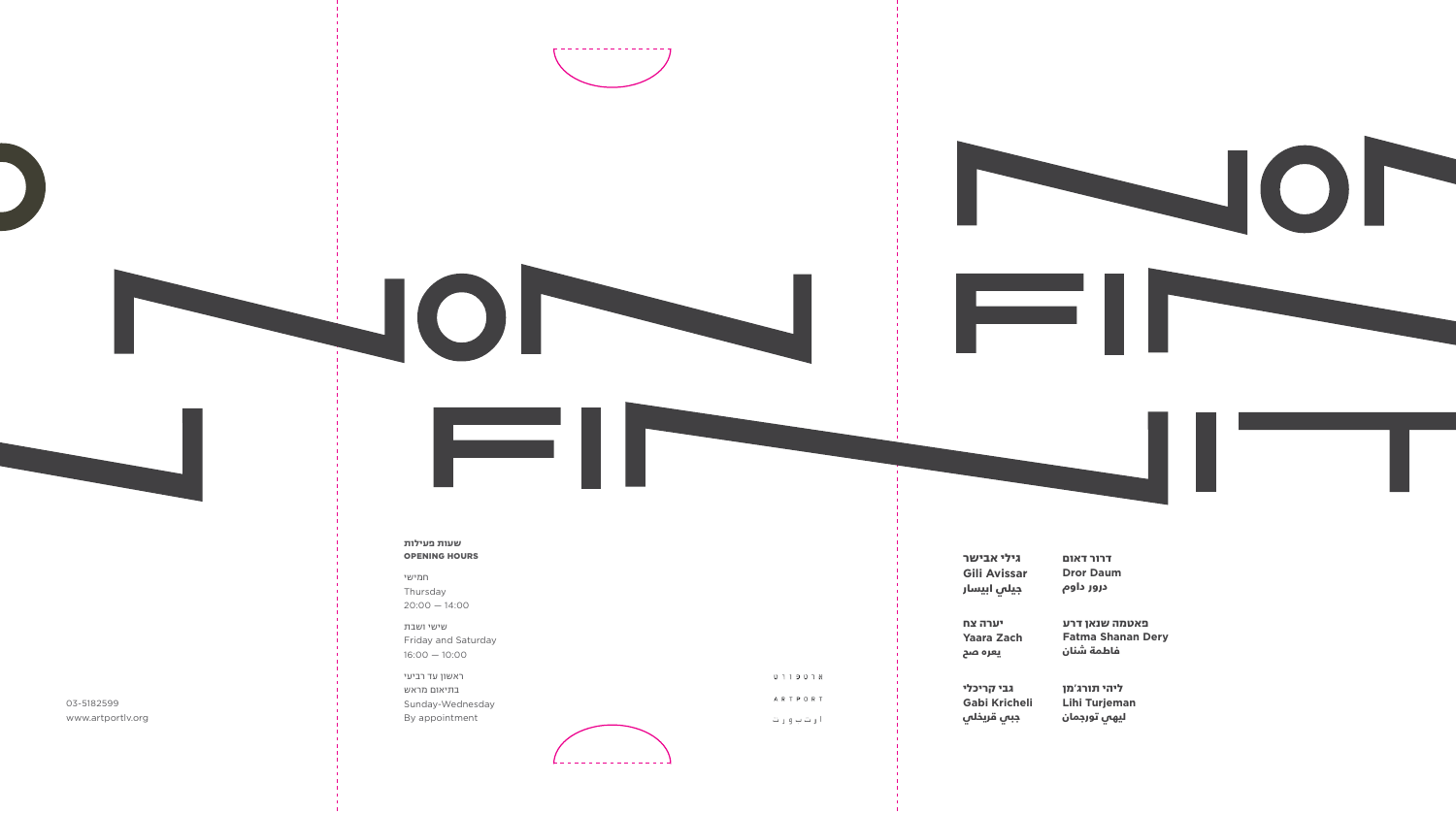"נונפיניטו" 2017 היא לא רק רגע הסוף של המחזור החמישי של תוכנית הרזידנסי של ארטפורט, היא גם סופה של תקופה. זו התערוכה האחרונה שתוצג בגלריה של ארטפורט בדרך בן צבי 55. אחריה יעזוב ארטפורט את המתחם בדרכו לחלל חדש, והמתחם כולו ייהרס בדרך להפיכתו לשכונה חדשה בדרום תל אביב. ארטפורט הוא בראש ובראשונה תוכנית התומכת באמנים מהארץ ומחו"ל, בדרך להגשמת הרעיונות ועבודות האמנות שלהם. אבל ארטפורט הוא גם מקום. לא יכולנו לדעת לפני שהתיישבנו בקונטיינרים הישנים של בזק את השפעת החלל על אופיו של ארטפורט, על טיב היחסים בין האנשים, על מהותן של העבודות שיצמחו בו. אבל למקום, למרחב, לחלל העבודה ולאזור הציבורי שמחוצה לו יש השפעה על מה שקורה בין כתלי הסטודיו ובתוך הגלריה. ארטפורט בבן צבי 55 הציע אפשרות של מקום פתוח ומאפשר, מקום בו חלומות יכולים לגדול, בו מערכות יחסים יכולות לצמוח, מקום שמזמין את כולם להרגיש בבית. אנחנו רק יכולים לקוות שהרוח הזו תשאר איתנו גם בבית הבא שלנו.

נונפיניטו מטבעה אינה תערוכת גמר, אלא תערוכה שמעניקה הצצה לפרויקטים שנרקמו בתוכנית במהלך השנה. התערוכה הנוכחית לא יכלה להתעלם מתחושת הסוף שעמדה באוויר כבר בשלב מוקדם של השנה, וחלק מהפרויקטים בתערוכה מתעסקים בשאלה זו ומצביעים על האפשרויות הגלומות בו.

**גבי קריכלי**, שעבד במתחם בחמש השנים האחרונות עוד טרם הצטרפותו לארטפורט בונה חדר קטן סביב עץ אותו גילף לפני כשנה. העץ, חלק מפרויקט מתמשך של גבי בו הוא מגלף על עצים ברחבי הארץ, מיועד לכריתה כחלק מתהליך הבניה המתוכנן. האם אפשר לראות את העץ במנותק מהמקום בו נוצר? מה קורה לעבודה תלוית–מקום כשהמקום עצמו נלקח ממנה?

**דרור דאום** עוסק ב ״Dead a From Light Star״ בסופה של תקופה דרך דימויים מתוך מגזינים שהופצו בימי נערותו בישראל של שנות השמונים, בתקופה בה חנויות ספרים ועיתונים שגשגו והיו הקשר העיקרי לעולם שקורה מחוץ לכאן. מה קורה לדימויים ששימשו אז כאסמכתא לפנטזיה כשהם מאבדים את התפקיד הסובייקטיבי שלהם ומידת הרלוונטיות שלהם נקבעת מחדש על ידי מרחב חיצוני וממרחק זמן.

ב ״Can You as High as Dig״ **ליהי תורג'מן** מייצרת מנחת מסוקים משלה, שנוכחותו מרגיעה ומערערת בו זמנית. ה-H של ה-Helipad הופכת ל-H של ה-Help, של Home. שני מוטותיה הארוכים נדמים לרגעים למוטות המזבח שאינו יכול עוד להציל איש, וממשיך את העיסוק של ליהי בטריטוריות, צורות ראשוניות, במסמנים ומסומנים.

סדרת האובייקטים של י**ערה צח** מורכבת מקביים ושוטים שמתחברים למעין "כלים מיוחדים" הנותרים רפויים בחלל. אלו ממשיכים את עיסוקה של צח באינטימיות שבמפגש בין גוף לחפץ, בפנטזיה על פעולה מול אובייקט דומם, ובקשר בין אלימות ליופי.

**גילי אבישר** משבש את הסטודיו הצבעוני והפעיל שלו. הכניסה הצדדית מובילה לחלל אפל ואפוקליפטי, בו דמויות מחופשות מחפשות את דרכן ומנסות להנפיש את שלל המסכות והבדים, למצות את רגעי הזהב מתוך החושך הסופי.

**פאטמה שנאן***,* שבמהלך השנה האחרונה ציירה את גופה בעיקר בתוך שטיח, מרחפת בנונפיניטו מעליו. בעבודות הוידאו הראשונות שלה היא בוחנת את יחסי הגוף והשטיח דרך נערים שמפזרים שטיחים על גגות ורחובות ג'וליס, ודרך גופה שלה המתרומם — בכח האנרגיה הספיריטואלית, הדיבוק או הקסם — מעל לשטיח אותו חקרה במוזיאון המטרופוליטן בניו יורק.

### NONFINITO Artport's Fith Year Exhibition

**אוצרת: ורדית גרוס** CURATOR: VARDIT GROSS הבולטת בישראל, ארטפורט פועל להשמעת קולם של אמנים במרחב הציבורי ולקידום הקשרים בין organization fostering and promoting אמנות וחברה. **ארטפורט**, מיסודה של הקרן המשפחתית על–שם תד אריסון, פועל ללא מטרות רווח לקידום וטיפוח האמנות העכשווית בישראל. דרך כנסים, תערוכות, סדנאות מקצועיות לאמנים ותכנית הרזידנסי

Artport, founded by the Ted Arison Family Foundation, is a non-profit art organization fostering and promoting contemporary Israeli art. Through conferences, exhibitions, workshops, professional training and Israel's leading visual arts residency, Artport advances artists and the connections between art and society.

NonFinito 2017 is not only the ending moment of Artport's fifth year residency program, it is also the end of an era. It is the last exhibition at Artport's gallery on 55 Ben Zvi Road. With its conclusion, Artport will leave the compound on the way to its new location, and the whole area will be destroyed as the first step in becoming a new neighborhood in south Tel Aviv. Artport is first and foremost a residency program, supporting Israeli and international artists in realizing their ideas and art works. But Artport is also a Venue. Before settling in Bezeq's old containers, we couldn't foresee the venue's influence on Artport's nature, how it will affect the relationships between its residents, or the artworks developing in it. Artport on 55 Ben Zvi Road is a place of many possibilities. A place where dreams can develop into ideas, where relationships can flourish, a place that invites everyone to feel at home. We can only hope that the same spirit will stay with us in our next home. NonFinito isn't a year end show – it is an opportunity to see projects that were created during the residency year. The current show couldn't disregard the "end", a notion that was present from an early stage of the residency year, and some of the projects deal with this issue and with the options it entails.

**Gabi Kricheli** builds a room around a tree he carved a year ago. The tree, part of an ongoing project in which Gabi carves trees all around Israel, is destined to be uprooted as part of the planned construction. Can the tree be detached from the place where it was created? What happens to site specific art when the site itself is taken away?

## In Light from a Dead Star, **Dror Daum** deals with images from magazines that were distributed in Israel while growing up in the 80's, in a time when books and magazine stores were the main connection to the outer world. What happens to the images that were once your fantasy reference when they lose their subjective role and their relevance is re-determined by passing time. In Dig as High as You Can, **Lihi Turjeman** creates her own helipad, whose presence is both calming and disturbing at the same time. The letter H can also stand for Help or Home, while its structure, two long rods intersected by a perpendicular line, seems like the horns of the Altar, which in ancient times could serve as an asylum. It continues Lihi's work with territories, primal forms, signifiers and signified.

**Yaara Zach's** new series of objects combines crutches and leather whips into special tools that stand unstable in the gallery. These objects continue Yaara's research on the intimacy in the encounter of body and object, the fantasy of an action toward a still object and the connection between violence and beauty.

**Gili Avissar** disrupts his colorful and active studio. The side entrance leads to a dark and apocalyptic space, where figures in costumes attempt to animate the masks and clothes that fill the room, trying to dig up gold from the eternal darkness. For the last year, **Fatma Shannan**, has mainly been painting her own body within a carpet. In NonFinito, she examines the body-carpet relationship in her first video works, through the scattering of carpets on the roofs and streets of Julis, as well as through her own body that floats — through spiritual energy, dybbuk or magic — above the carpet.



# **נונפיניטו** תערוכת המחזור החמישי בארטפורט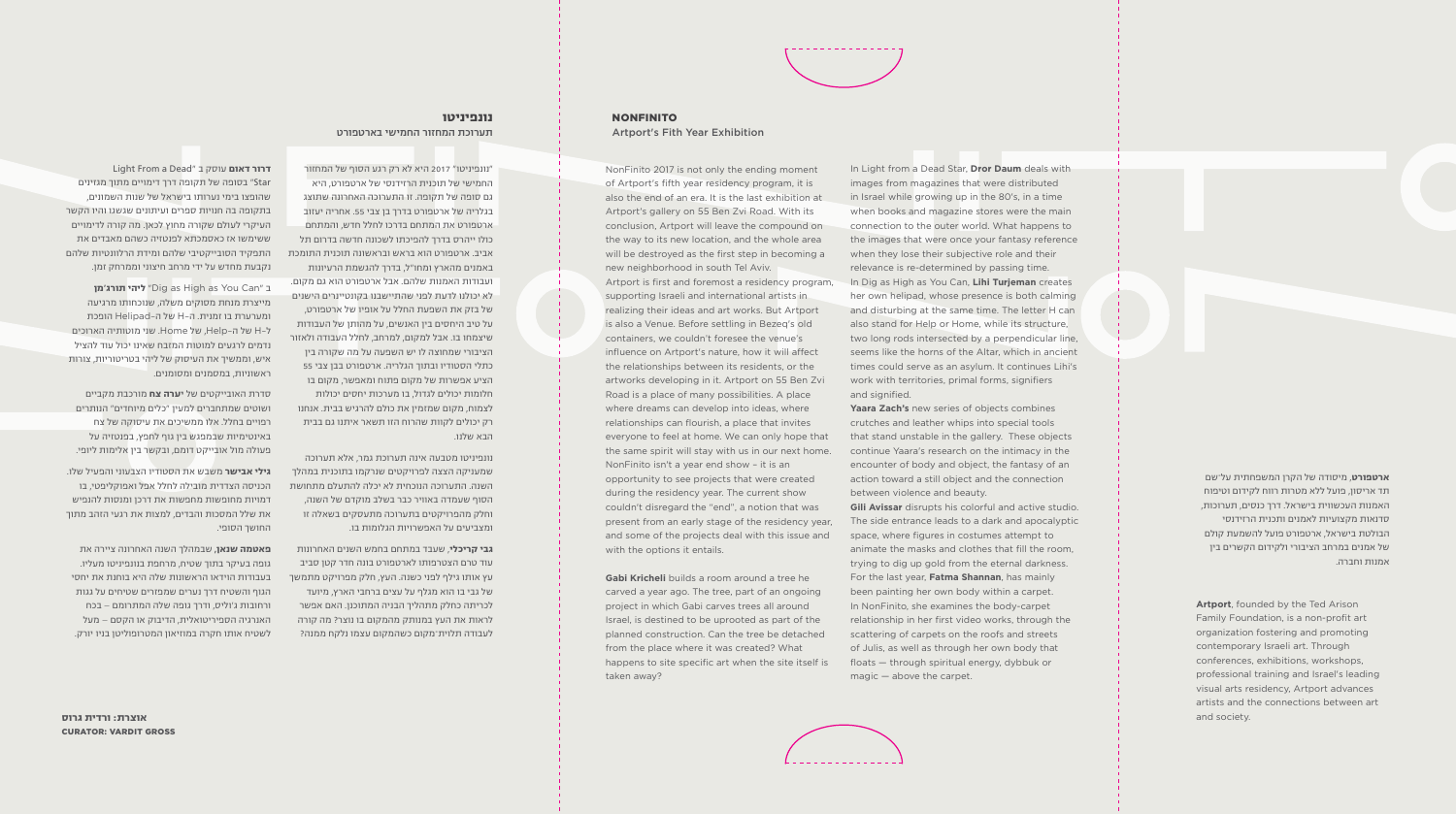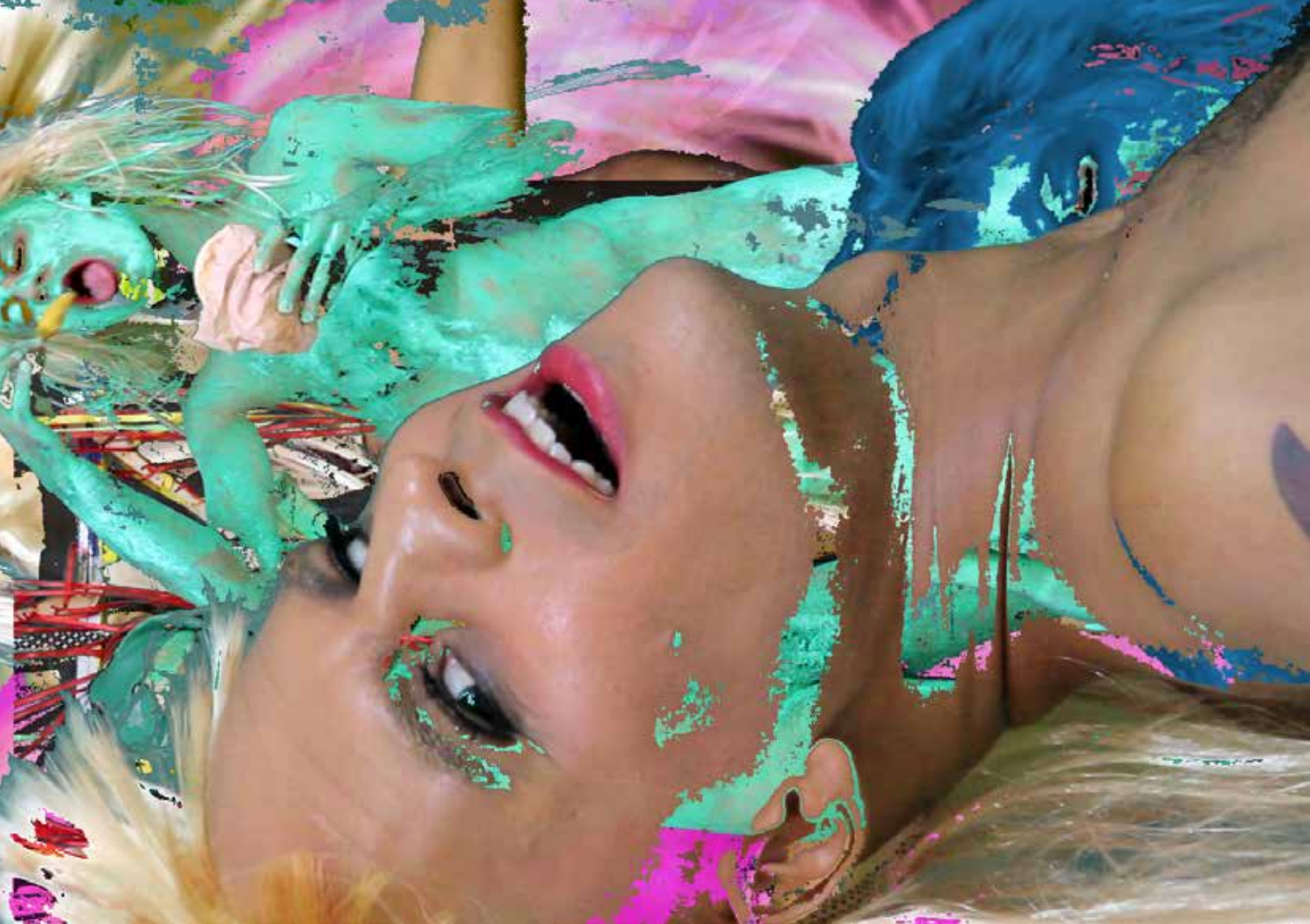דרך מיצבים צבעוניים ומתפתלים, וידאו, פיסול, ציור ושלל בדים, גילי אבישר יוצר עולמות מקבילים, טריטוריות של חופש שמשוחררות מכל סובלימציה. דמויות כמו הילד, הליצן, המטורף והאמן, שוכנות בעולמו של אבישר, אותו הוא תופר, רוקם ומטליא — לעיתים דרך רסיסים, לעיתים דרך חוויות משמעותיות — עד ליצירתה של מציאות כללית וחובקת. ניתן למצוא טפטופים מהטירוף היצירתי והגועש של אבישר בעבודתו עם הכוראוגרפית יסמין גודר, או במיצב הדגלים שעשה בגשר בקונסטנץ, ואפשר להגרר לתוך "ארץ לעולם לא" המופלאה שלו במיצבי רחבי היריעה ועבודות הוידאו המהפנטות. ל״נונפיניטו״ גילי אבישר מציע עמדה מסוג אחר. אבישר יצר עבודה כוללת המיועדת לסטודיו שלו, ה״טריטוריה החופשית״ של האמן פר אקסלנס. העבודה, שמונעת על ידי יצר המציצנות, סובבת סביב ארון, המשמש גם כמקור יציאתן של חלק מעבודות הבד בדרך להשתלטות על החלל כולו. מעל נהר הצבעים, עודף החומרים, הטקסטורות, התחפושות המוכנות–ללבישה–אבל–רק–על–ידי–האמן, מתנשא וידאו בו אבישר מגלם מעין אלטר אגו — או אולי את עצמו האמתי? — דמות שהופיעה בעבר בעבודות כגון ״מזוודה״, ״ורוד״ ו״Blue-Red-Black Dyeing״. בהמשך לעבודות אלו, העבודה ב״נונפיניטו״ ממשיכה רצון לחבר בין רעיון של חפצים קסומים - מתיבת פנדורה למנורה של אלדין, מהתיק של מרי פופינס לדלתות של עליזה בארץ הפלאות – אל הגוף, בעיקר זה של האמן. בתוך התרחיש הסוריאליסטי, מלא בצבעים בוהקים, בחזרתיות אובססיבית, מגעיל ומושך בו זמנית, אנו שואלים: מה תפקיד הדמות הדרמטית, הג׳וקר, הבדרן הדו–פרצופי? הוא כאן כדי לשעשע אותנו או את עצמו בלבד? הוא מצחיק או מפחיד? שאלות שמחברות את המציאות המקבילה הנוצרת בעבודות לנושאים בועטים ורלבנטיים במציאות העכשווית בה אנו פועלים.

Through multimedia, sprawling and colorful installations, Gili Avissar creates parallel worlds, territories of unmediated expressions, released from any kind of sublimation. Figures like the child, the clown, the madman and the artist, are all contained in Avissar's cosmos, which he patches, weaves and sews — at times through fragments, at times through overwhelming experiences — to reality at large. While we can find fragments of his joyful madness in shows by contemporary choreographer Yasmeen Godder, or as flags in Konstanz, we can also find ourselves in this very own "Never Land" while navigating his total installations or hypnotizing videos. Driven by voyeurism and conceived for his own studio, the artist's "free territory" par excellence, for NonFinito Avissar created a total work, centered on a closet through which several of his fabric works emerge in order to occupy the whole space. Towering this river of colors and materials of ready-to-wearbut-only-by-the-artist costumes, is a video in which Avissar performs a sort of alter ego — or perhaps his real self? — a character that already appears in previous video works. His work continues a desire to link the notion of magic objects from Pandora's box to Aladdin's lamp, from Mary Poppins's suitcase, to Alice in Wonderland's doors — to the body, namely that of the artist. In this surreal scenario, full of bright colors, obsessively repetitive, disgusting and attractive at the same time, we wonder: what is the mission of this histrionic, this joker — this double-sided entertainer? Is he here to entertain us or only himself? Is he funny or scary? These very questions connect this parallel reality to issues that are very present within contemporary society.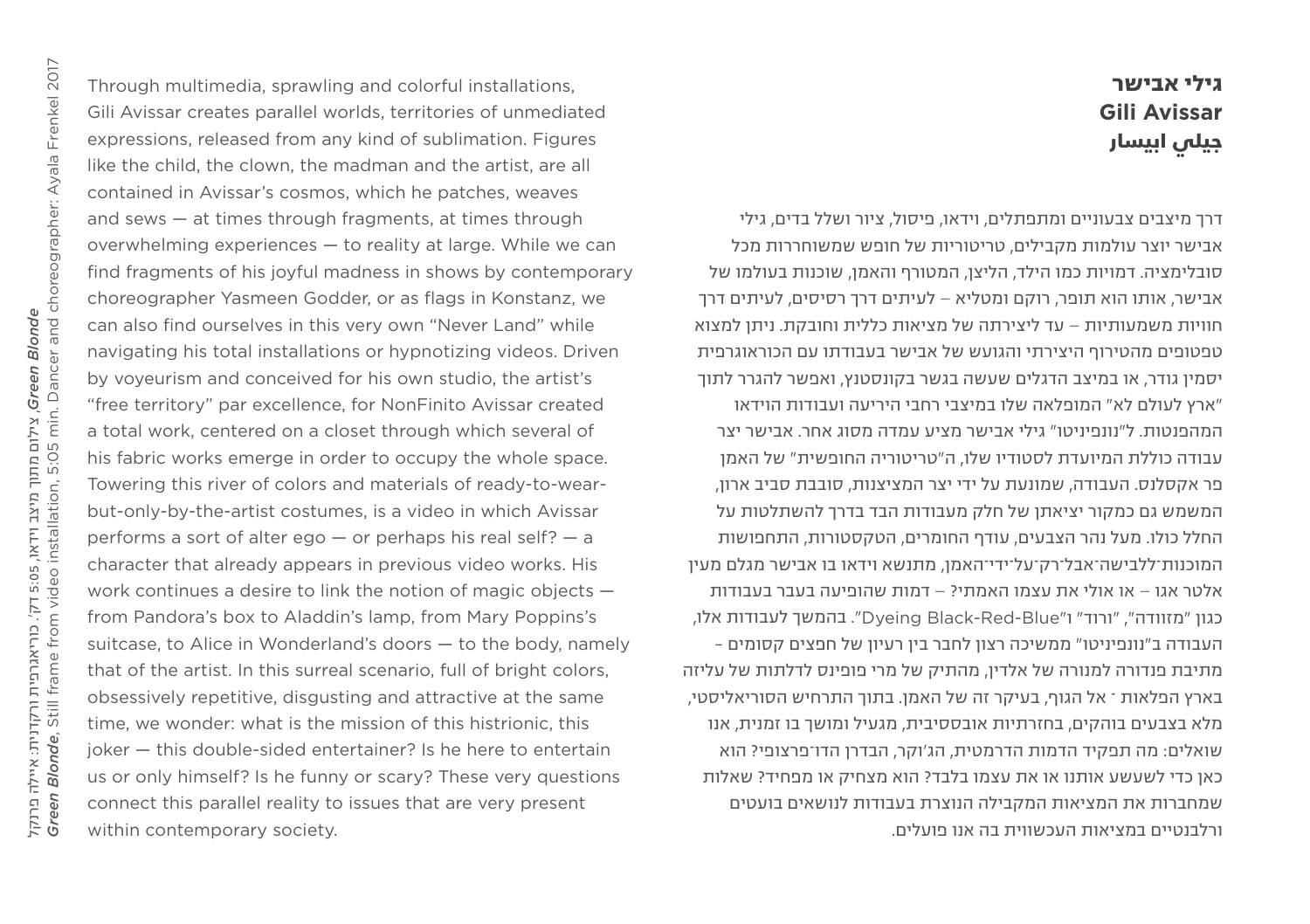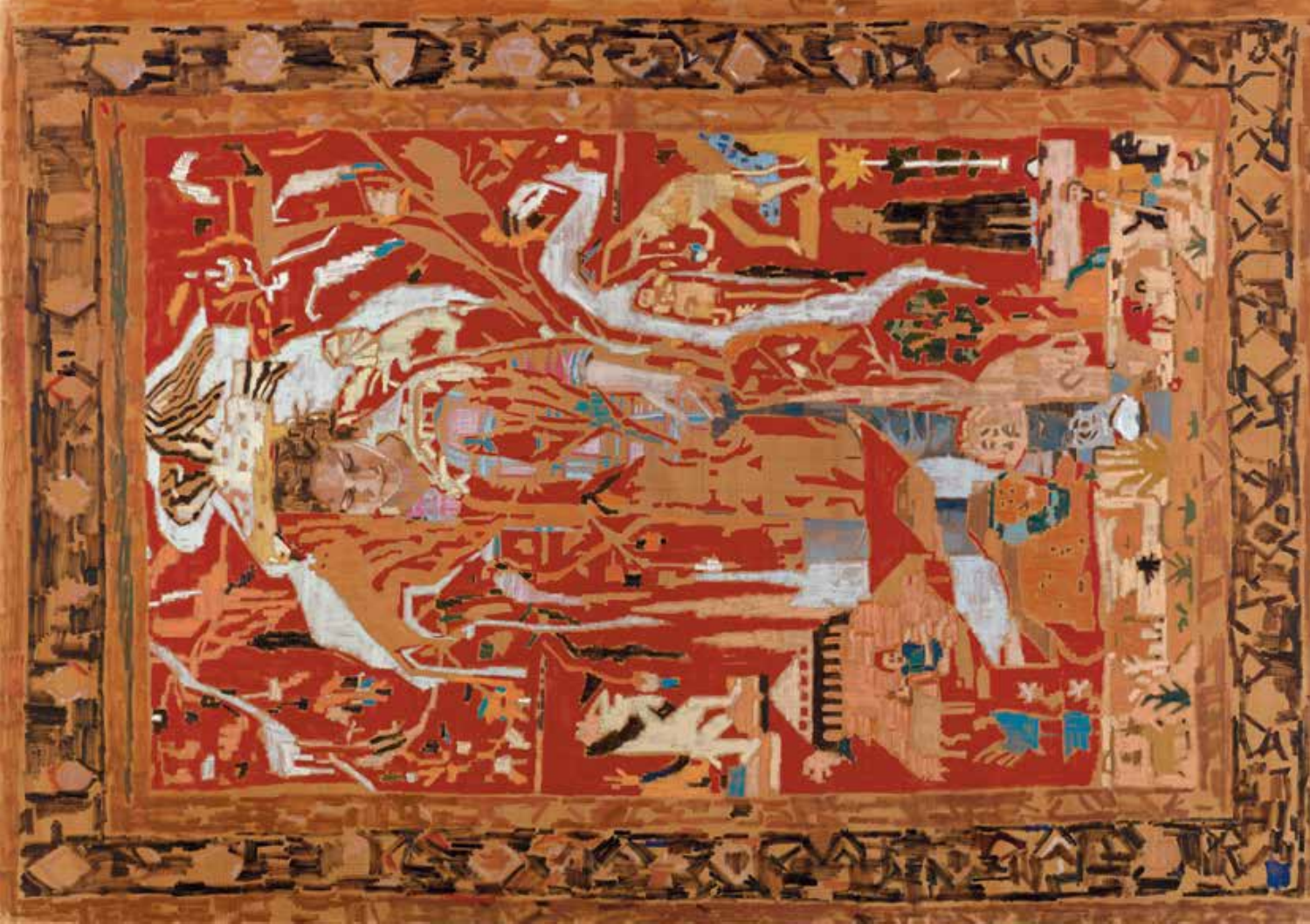למרבית תושבי ג׳וליס, כפר דרוזי בצפון הארץ, יש שטיחים על רצפת ביתם. חפץ זה, יפה ופונקציונאלי, כה מוכר אך עם זאת גדוש במיתולוגיה, משמש את פאטמה שנאן ככלי עיקרי בחקירת נושאים כגון מגדר, פוליטיקה וייצוג. שנאן, שקיבלה הכשרה כציירת מסורתית, משתמשת בעבודותיה בשטיח כמוטיב על מנת לבודד רגעים שמשמשים כרמזים לנושאים של עצמאות, הגדרה וחרות — המושגים רק באמצעות משמעת ומאמץ עצמיים. בציורים, כמו גם בעבודות הוידאו החדשות, היא בוחנת את הגבולות שלה ושל גופה דרך בחינת היחסים בין הגוף לשטיח כשטח בעל גבולות לכשעצמו. מערכת החוקים הקשוחה על פיה נוצר כל ציור הכרחית להבנה עמוקה של יצירתה של שנאן במסורת הציור הקלאסי, אך גם בהקשר של יצירת דימויים ועמדות מטה–לינגוויסטיות. כל ציור מתחיל בצילום המבויים באופן קפדני על ידי האמנית, לאחר מכן היא מעבירה את התמונה בדקדקנות, מהפיקסלים של המצלמה הדיגיטלית לפיקסלים ״הציוריים״, אותם היא יוצרת בעזרת משיחות מכחול עבה ומרובע של צבעי שמן — ללא מדלל או טרפנטין — על בד. היא נעזרת בגריד משבצות, המוליך את העין והיד של האמן בתנועות רובוטיות ובה בעת מדיטטיביות. מתוך הנחות יסוד אלו, הדיוקן העצמי משחק תפקיד מרכזי, המחזיר אותנו להתחלה: אישה בג׳וליס, לא מנקה את השטיח — כמו שעושות רוב הנשים — אלא מציירת את השטיח, שהוא כבר בעצם ציור לכשעצמו; לא שומרת על מצבו הנקי של השטיח — על ידי הליכה מסביבו — אלא דורכת עליו, הולכת דרכו, פיזית ומטה–פיזית. בהמשך לדרך זו הוידאו החדש שיצרה שנאן ל״נונפיניטו״ מייצג זווית חדשה של יציאה.

Video supported by Artis

Most of the inhabitants of Julis, a Druze Village near Acco, have carpets on their floors; this object, beautiful and functional, so common yet so full of mythologies, has been the main instrument serving Fatma Shanan's explorations of issues such as gender, politics, and representation. Trained as a traditional painter, her works employ the carpet as a leitmotif to frame moments which are in fact coded statements about emancipation, definition and freedom — only reached through self imposed discipline and constraint.

The set of strict rules dominating the making of each painting is indeed pivotal for a deep understanding of her practice within the legacy of painting, but also in connection to image making and meta-linguistic positions. Each painting starts with a carefully staged photograph; she then meticulously transfers the image, from the pixels of the digital camera to the "pictorial pixels" obtained by very thick almostsquared paintbrush strokes of oil paint — with no medium or turpentine — on the canvas. The process is almost always facilitated by use of the grid, which guides the artist's eye and hand in a set of actions that are both robotic and meditative. Within these premises, self-portraiture plays a crucial role, which brings us back to the beginning: a woman in Julis, not cleaning the carpet  $-$  like almost all women do  $-$  but painting a carpet, which is already a painting in itself; not keeping the carpet "clean"  $-$  by walking around it  $-$  but stepping on it, going through it, physically and metaphysically. Following this trajectory, Shanan's new video created for NonFinito represents a new point of departure.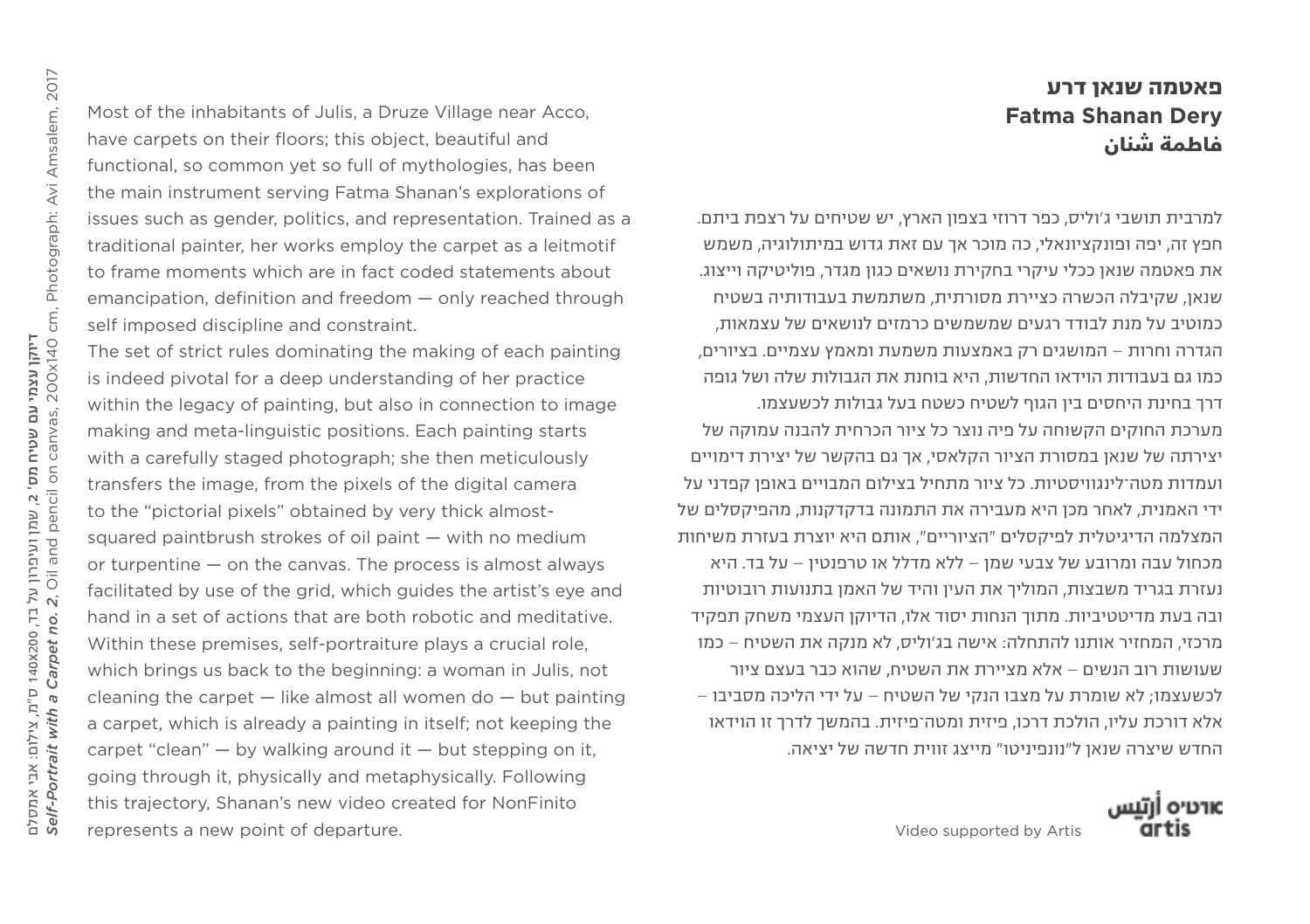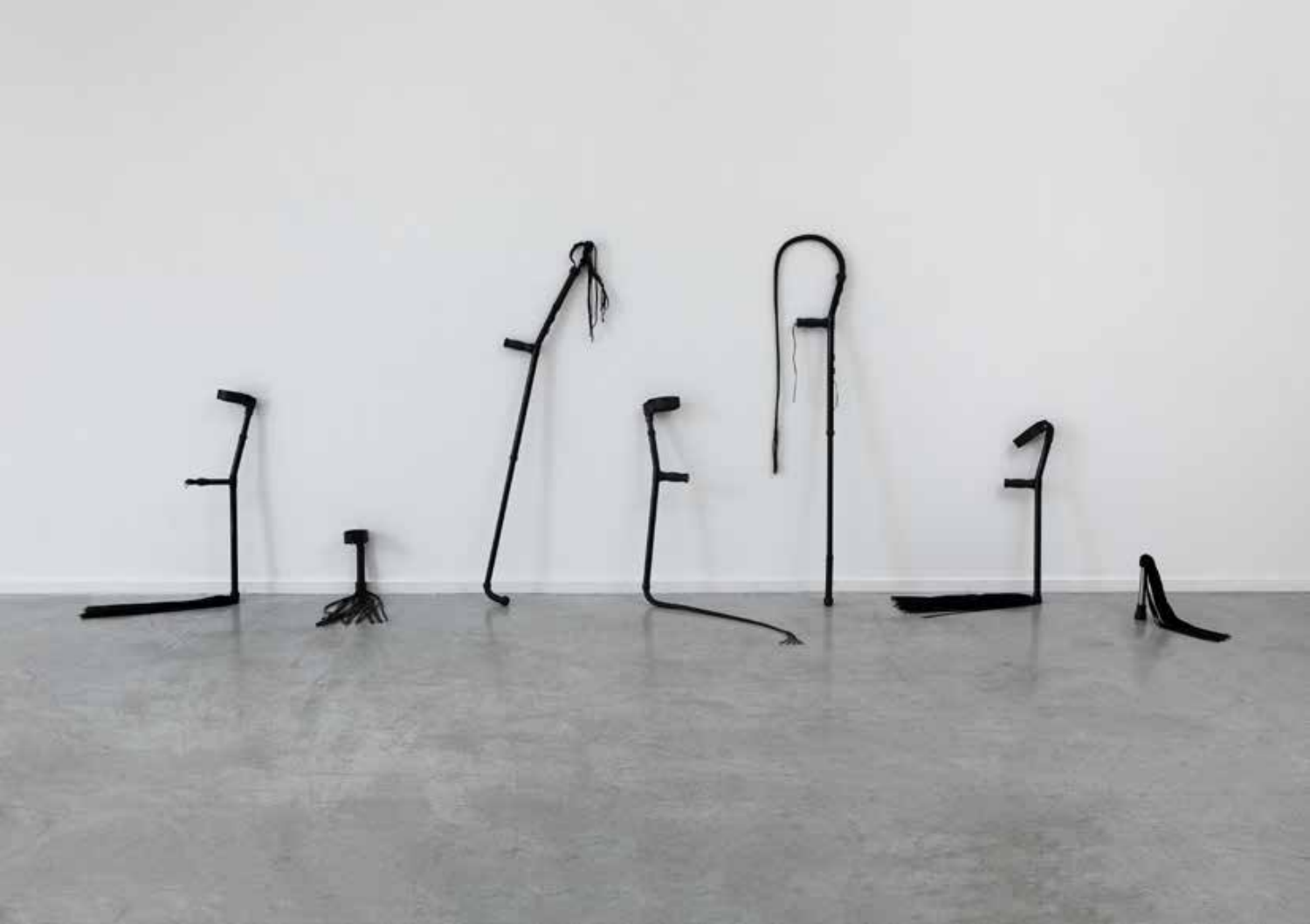**יערה צח Yaara Zach** يعره صح

נשיים אך כבדים במשקלם, קרובים לעוצמתם של החומרים, ובה בעת קונספטואליים לחלוטין, העבודות של יערה צח נוצרו במטרה לגרום לגוף שלנו להגיב, פיזית ונפשית. האמנית מרבה לדבר על עבודותיה כמחוללות חלל פרפורמטיבי, בינן לבין הצופה, אותו היא רואה כסוכן פעיל, שחקן, יותר מאשר משתתף פסיבי. דרך ניכוס של חפצים נפוצים דוגמת שקי שינה )בבל, 2010(, חגורות )ללא כותרת, 2016(, קערות וכיור נירוסטה )2011 ,B Plan), רוכסנים )2011 ,Person Morning a Not )וסוגים שונים של בדים, האמנית לוקחת את מסורת הרדי מייד של דושאן למחוזות חדשים ומפתיעים, כשהיא מאפשרת לחומר לדבר לפני הכל. בעוד שכל עבודותיה נראות במבט ראשון כפסלים, אובייקטים תלת ממדיים, מבט קרוב מגלה קשר חזק למדיום הציור. יסודותיו — צבע וקומפוזיציה — מופיעים בחומרים שהופכים לפלטה הצבעונית הייחודית שלה. במסגרת שיח זה, נראה הפרויקט המוצג ב"נונפיניטו", פואמה של "ציור בשדה המורחב", כיוצא דופן, ומבטא עמדה שמזכירה זיגזג יותר מאשר קו ישר — ממנה האמנית נהנית. בהתאם, גוף עבודות חדש זה, מביא את הרעיון של עבודות אמנות כמחוללות מרחב פרפורמטיבי, לרמה חדשה. שוטים מעור משולבים עם קביים ותוספות מתכתיות שנוצרו במיוחד על ידי האמנית, הם אלמנטים המרכיבים מקבץ פסלים שחור לגמרי, שפתוח לפרשנויות מרובות: מצלליות אנתרופומורפיות לכלים רפואיים )או מיניים?(; ממערך אובייקטים ש'נושלו' מהשימושיות שלהם — תוכל להישען עליהם אך הם לא יקנו לך יציבות — למשפחה של יצירות מופלאות. ביזאריים, ניצבים בין הרצפה לקיר, לא מספיק תלת ממדיים על מנת שיהיו פסלים ולא מספיק דו ממדיים כדי שיהיו ציורים, עבודות אלו )כולן "ללא כותרת, 2017( מייצגות פרק חדש בשיטת הפעולה של יערה צח, שיוצרת איזון ייחודי בין המוכר למאוים.

Feminine yet physically heavy, close to the power of materials yet completely conceptual, the work of Yaara Zach is conceived to make our body react, physically and mentally. The artist often speaks about her oeuvres as generators of performative space between themselves and the viewer, who she sees as an active agent, an actor, rather than a passive spectator. Through the appropriation of very common objects, the artist takes the legacy of Duchamp's rectified ready made to new and unexpected horizons, letting the materials speak before anything else. While all her works appear at first as sculptures, a closer look reveals a strong connection to the medium of painting, whose foundations — color and composition — she applies to materials that become her very special palette. Within this discourse, this ode of "painting in the expanded field," her project for NonFinito appears as exceptional, a position — more similar to a zigzag than to a straight line — the artist enjoys. This new body of work takes the belief of artworks as generators of performative space to a new level. Leather whips, crutches and metal extensions are the formative elements of a total-black set of sculptures, open to multiple interpretations: from anthropomorphic silhouettes to medical (or sexual?) tools; from objects 'disgraced' from their functions — you can lean on them but they won't give you stability anymore — to a family of wonderful creations. Bizarre, standing between the floor and the wall, not three-dimensional enough to be sculptures, not bi-dimensional enough to be paintings, these works — all Untitled (2017) — represent a new chapter of Zach's modus operandi, a unique balance between the familiar and the uncanny.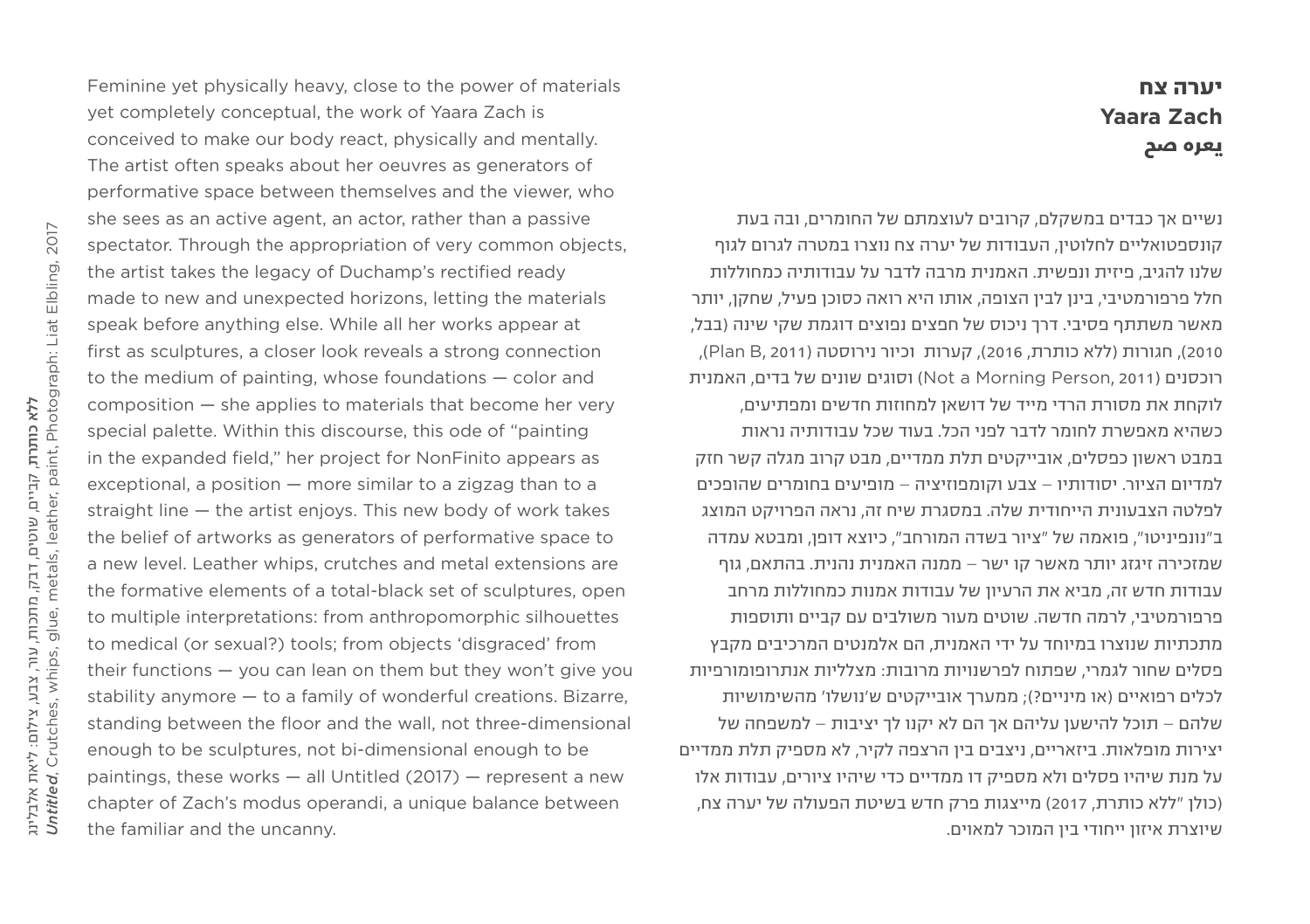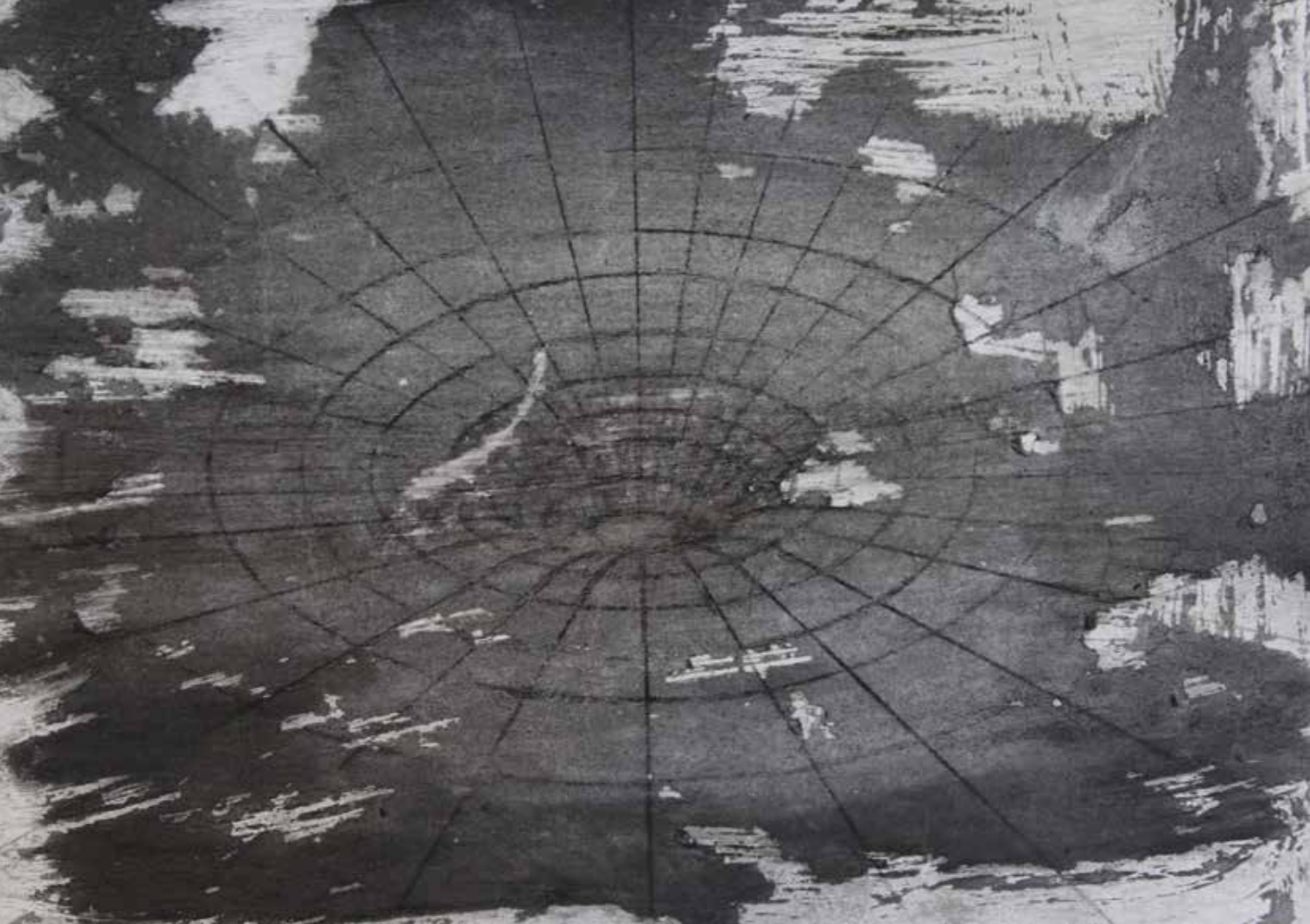מ"ס בו אינויי, 1885, 1987 של הריט ומחם של 1987 של הרפיט וביות השל 1987 של 1987 של 1984 של 1984 של 19<br>Dig as High as You Can, Graphite and charcoal on paper , 2 *Dig as High as You Can,* Graphite and charcoal on paper , 21X14.85 cm, 2017ס״מ 21X14.85 ,נייר על ופחם גרפיט *,Dig as High as You Can*

On floors and ceilings, within and behind walls, Lihi Turjeman's large-scale installations penetrate layers of lime, plaster, geography and history. Through intense labor, digging through walls, mixing materials and transferring layers of paint, she maps territories and reveals layers of personal and public history, at times hidden from the eye. In a constant search for the source, the center and the center of gravity, she documents constant decay, urban, social and human. On the occasion of NonFinito, Lihi Turjeman presents a largescale installation in the central area of the gallery, occupying both floor and ceiling. Entitled *Dig as High as You Can*, it consists of a helipad, whose presence is both calming and disturbing. The letter H, which is the sign of the Heilpad, can also stand for Help or for Home, while its structure, two long rods intersected by a perpendicular line, seems like the Altar's horns that cannot save a soul. Furthermore, the artist mentions the power of elevation, the spiral, from top to bottom and vice versa, suggested by the circular forms associated to the Helipad and by the circle surrounding the H. Interested in the power of signs — street signs, signs of human activity, signs of civilization — the artist speaks about the formal power of the capital letter H surrounded by a circle, but also about the rotating and infinite movement of the helicopter itself.

על הרצפה ועל התקרה, בתוך הקירות ומאחוריהם, המיצבים הגדולים של ליהי תורג'מן חודרים במקביל לתוך שכבות של סיד, טיח, גאוגרפיה והסטוריה. דרך עבודה אינטנסיבית, חפירה בקירות, ערבוב חומרים והעברת שכבות צבע היא ממפה טריטוריות וחושפת שכבות של הסטוריה אישית והסטוריה ציבורית שפעמים רבות היו סמויות מן העין. בחיפוש המתמיד שלה אחרי מקור הדברים, מרכזם ונקודת הכובד שלהם היא מתעדת את הדעיכה המתמדת; העירונית, התרבותית והאנושית. ב"נונפיניטו" ליהי תורג'מן מציגה מיצב גדול שתופס את הרצפה ואת התקרה של הגלריה. במרכזו של "Can You as High as Dig "ניצב מנחת מסוקים, שנוכחותו מרגיעה ומערערת בו זמנית. האות H שעומדת במרכזו כסימן ל Heilpad, יכולה להפוך גם H של Help או של Home. המבנה שלה, שני מוטותיה הארוכים, שנחצים באמצע על ידי קו אנכי נדמים לרגעים לקרני המזבח שאינן יכולות עוד להציל איש. ליהי מזכירה גם את כוח הריחוף, את הספירלה העולה מלמעלה למטה ולהיפך, המוצעים על ידי צורות המעגל שחוזרים במנחת וברישומי הגרפיט והפחם המלווים אותו והמתעדים עיגולים וחורים נוספים שמקיפים אותנו. מתוך מחקר מתמיד שלה בכוחם של המסמנים — שלטי רחוב, סימנים של פעילות אנושית וסימני ציוויליזציה — ליהי תורג'מן עוסקת בכוח הצורני של האות הכלואה בעיגול, אבל גם בתנועה הסובבת והאינסופית של ההליקופטר עצמו.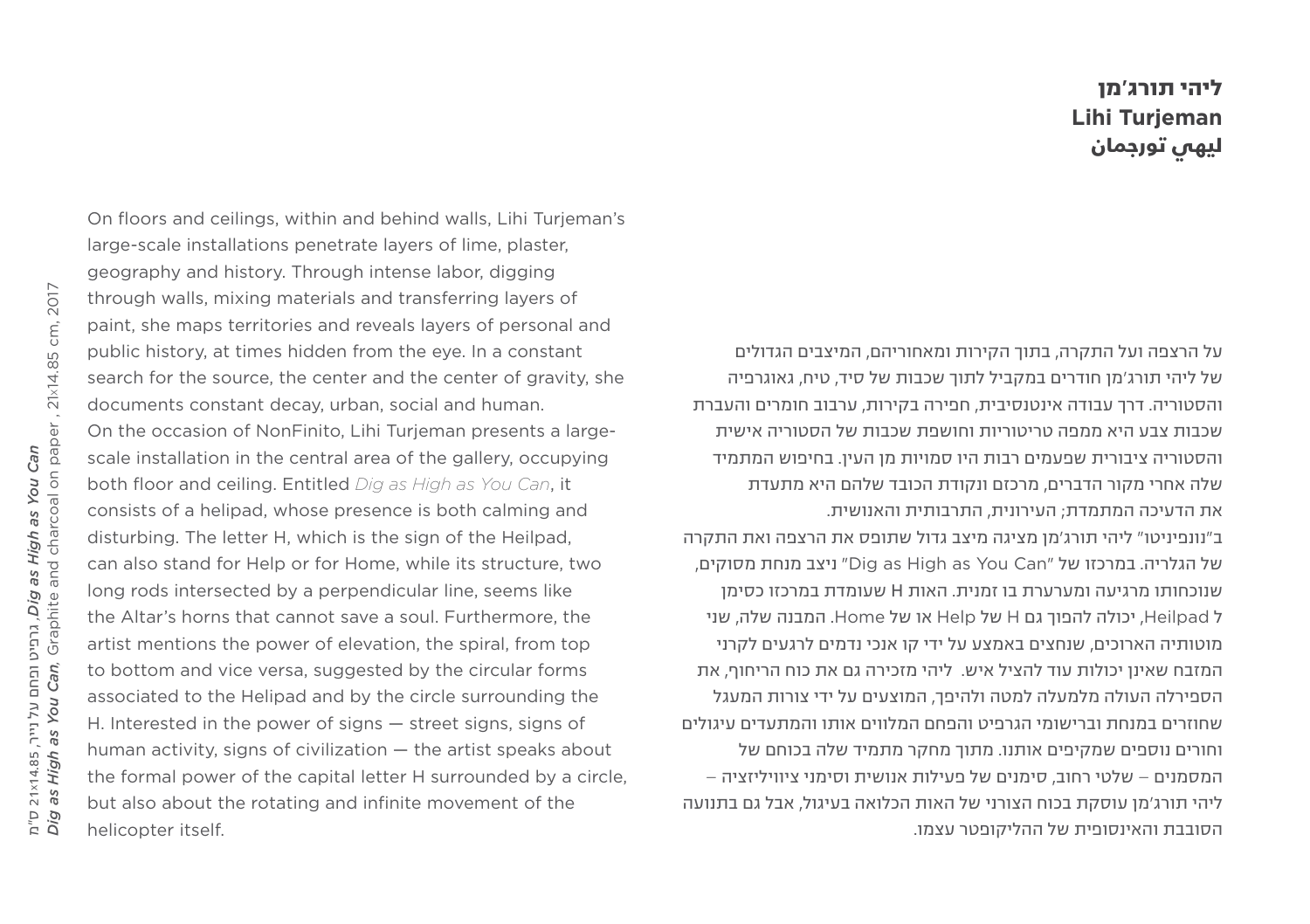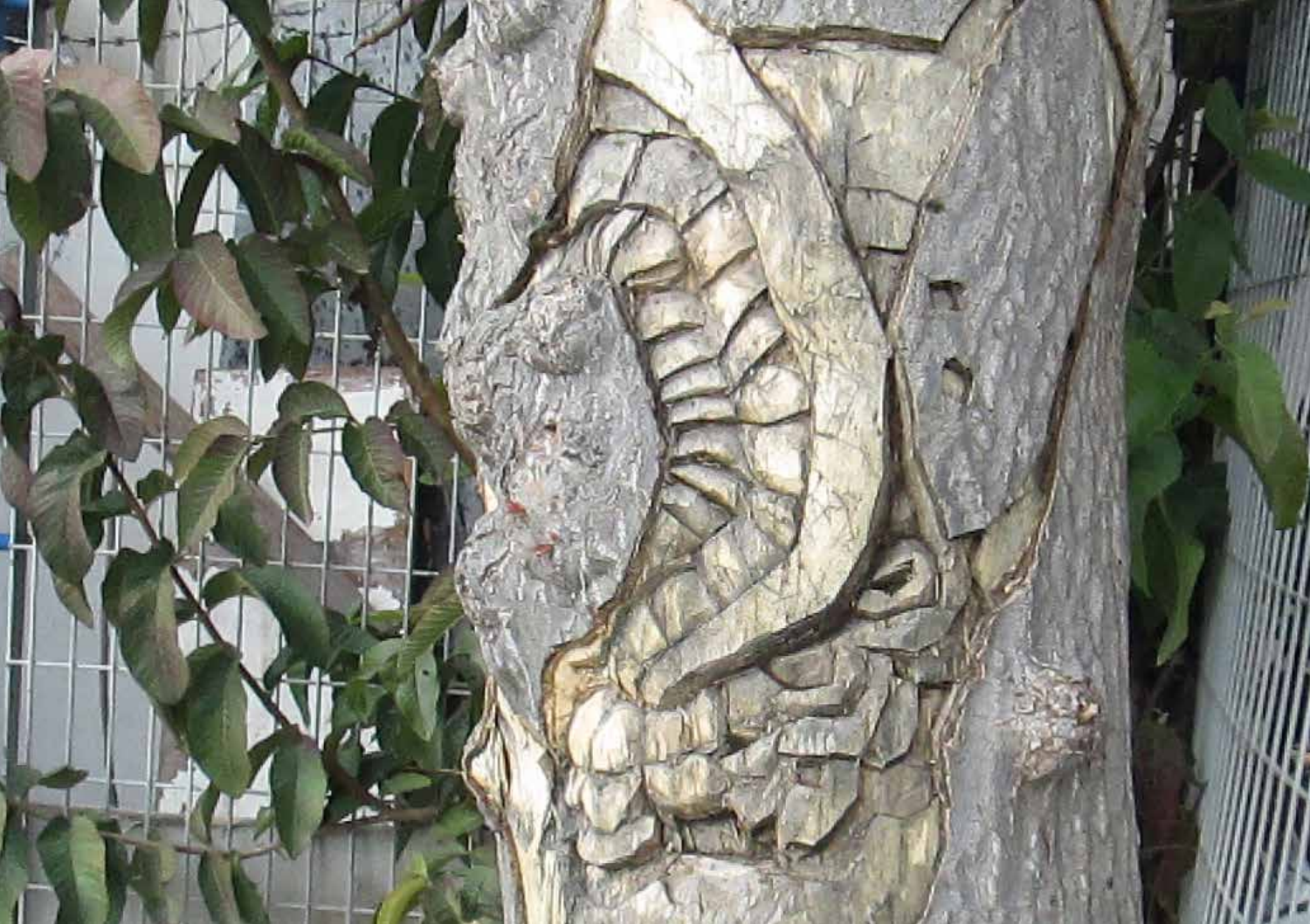**גבי קריכלי Gabi Kricheli** جبي قريخلي

העבודות של גבי קריכלי מבוססות על פיסול, אך שואלות אלמנטים מתחומים שונים: ממלאכה לנגרות, מאמנות חוץ לתרבות היפית. יתרה מזאת, כל עבודות האמנות, המיצבים והפרויקטים שלו תמיד טעונים במידה גבוהה של שובבות, ובו זמנית, באמצעות נושאים כמו גיאוגרפיה, היסטוריה ובמיוחד ארכיאולוגיה, הם מעוררים הרהורים ורעיונות פוליטיים. לחומרים כגון בטון ועץ תפקיד מכריע בעבודות של קריכלי, שנעות בין פסלים בגודל של מסמר או מטבע למיצבי ענק והתערבות במרחב, למשל בעבודה The Trilogy Promise שהוצבה בחניון בדרום תל אביב — קרוב לביתו של האמן וקרוב לאצטדיון העירוני — נהרסה במהלך מריבה בין אוהדי קבוצות כדורגל יריבות ולאחר מכן הוצבה מחדש בגינת מוזיאון חיפה לאמנות. באינטרפרטציה יצירתית לאמרה של לבואזיה ״דבר לא נעלם, דבר לא נוצר, הכל משתנה״ יצירותיו החדשות תמיד מכילות בתוכן אלמנטים מעבודות קודמות, ולעיתים הצופה המסור והחד ישים לב לאותו אלמנט המופיע שוב ושוב בכמה עבודות. ל״נונפיניטו״ קריכלי יצר עבודה סביב עבודה קודמת. לפני מספר שנים החל קריכלי לגלף דוגמאות ומוטיבים על עצים חיים, בעיר, בפארקים ובשמורות טבע, בין תל אביב לירושלים. אחד מעצים אלו עומד במתחם ארטפורט, שם היה לקריכלי סטודיו עוד לפני תכנית הרזידנסי, ומיועד לכריתה כחלק מתהליך פינוי המתחם. קריכלי מתמודד עם אובדן המקום של האמנות תלוית המקום שלו דרך בניית חדר סביב העץ המגולף. בחדר זה, אפשר לחוות את המשטח המגולף בבדידות מוחלטת, בנוכחות היחידה של מגדל השעון של הכנסייה הרוסית הסמוכה. נוכחות זו — המתאפשרת באמצעות חלון שהאמן תכנן באופן ספציפי לנוף הספציפי — מחברת בין האל לטבע דרך ידו של האמן.

Rooted in the medium of sculpture, Gabi Kricheli's practice borrows elements from different registers: from craft to carpentry, from outside art to hippy culture. Furthermore, his projects are always charged with a deep level of playfulness while triggering — through subjects such as geography, history and especially archeology — reflections that are openly political. Materials, such as concrete and wood, play a pivotal role in Kricheli's projects, which can spam from a sculpture as big as a nail or a coin, to massive installations and interventions, such as The Promise Trilogy, displayed in a parking lot in Tel Aviv, consequently destroyed during a fight between soccer fanatics, subsequently reinstalled in the Haifa Museum of Art's gardens. In a sort of creative interpretation of Lavoisier's motto "Nothing is lost, nothing is created, everything is transformed" Kricheli's new creations always incorporate elements from previous ones, and at times the devoted and attentive viewer will experience the same element appearing and reappearing in several artworks. For "NonFinito", Kricheli created an artwork around a previous artwork; a few years ago he started to carve patterns and motifs directly on living trees found between Tel Aviv and Jerusalem, one of them within the premises of Artport. Kricheli built a narrow wooden corridor that leads to a room built around the tree. In this room, you will be able to experience the carved surface in complete solitude, only accompanied by the clock tower of the nearby Russian church. This presence — made possible by the artist through a window specifically designed for this specific view — brings god and nature together through the hand of the artist.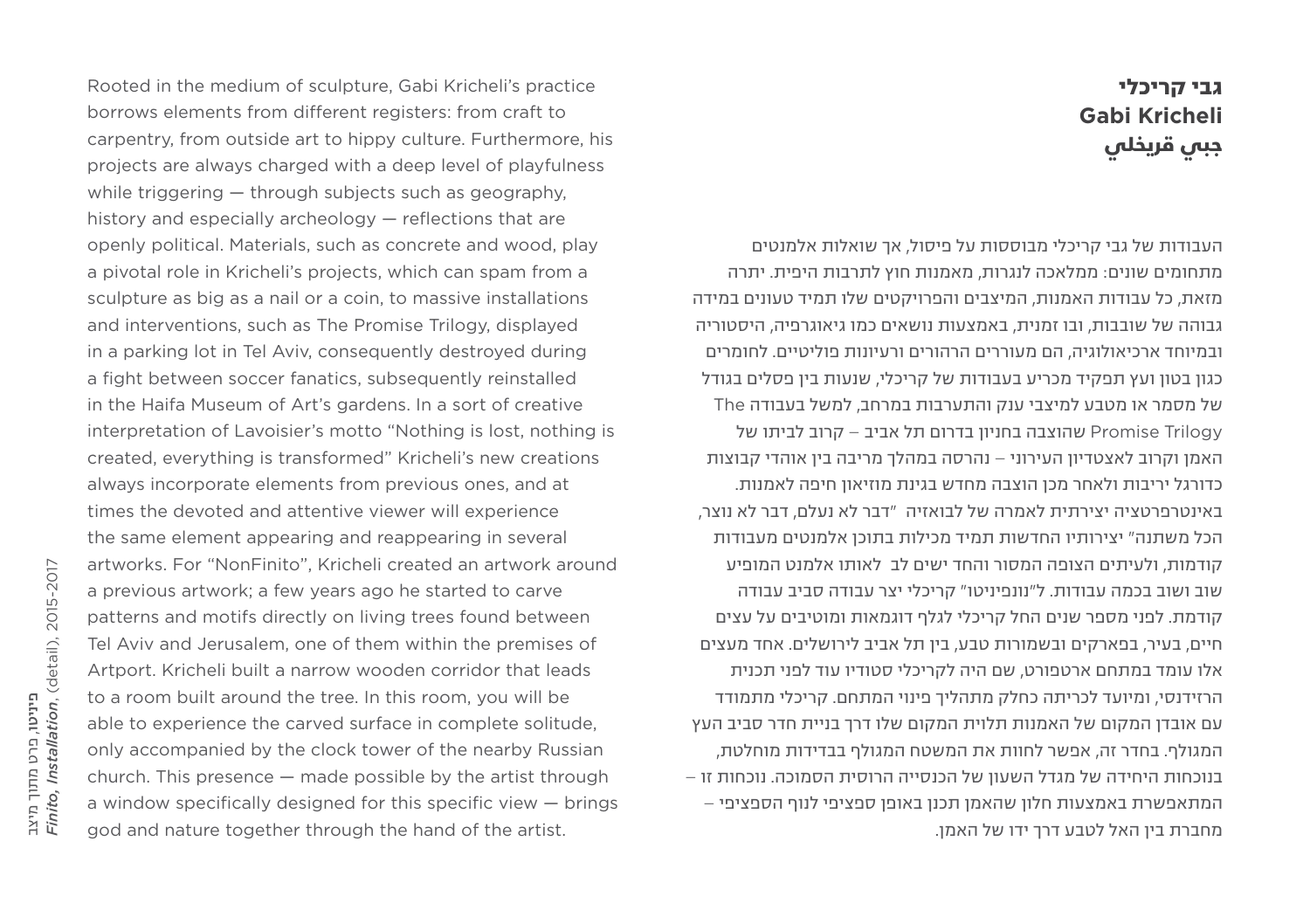